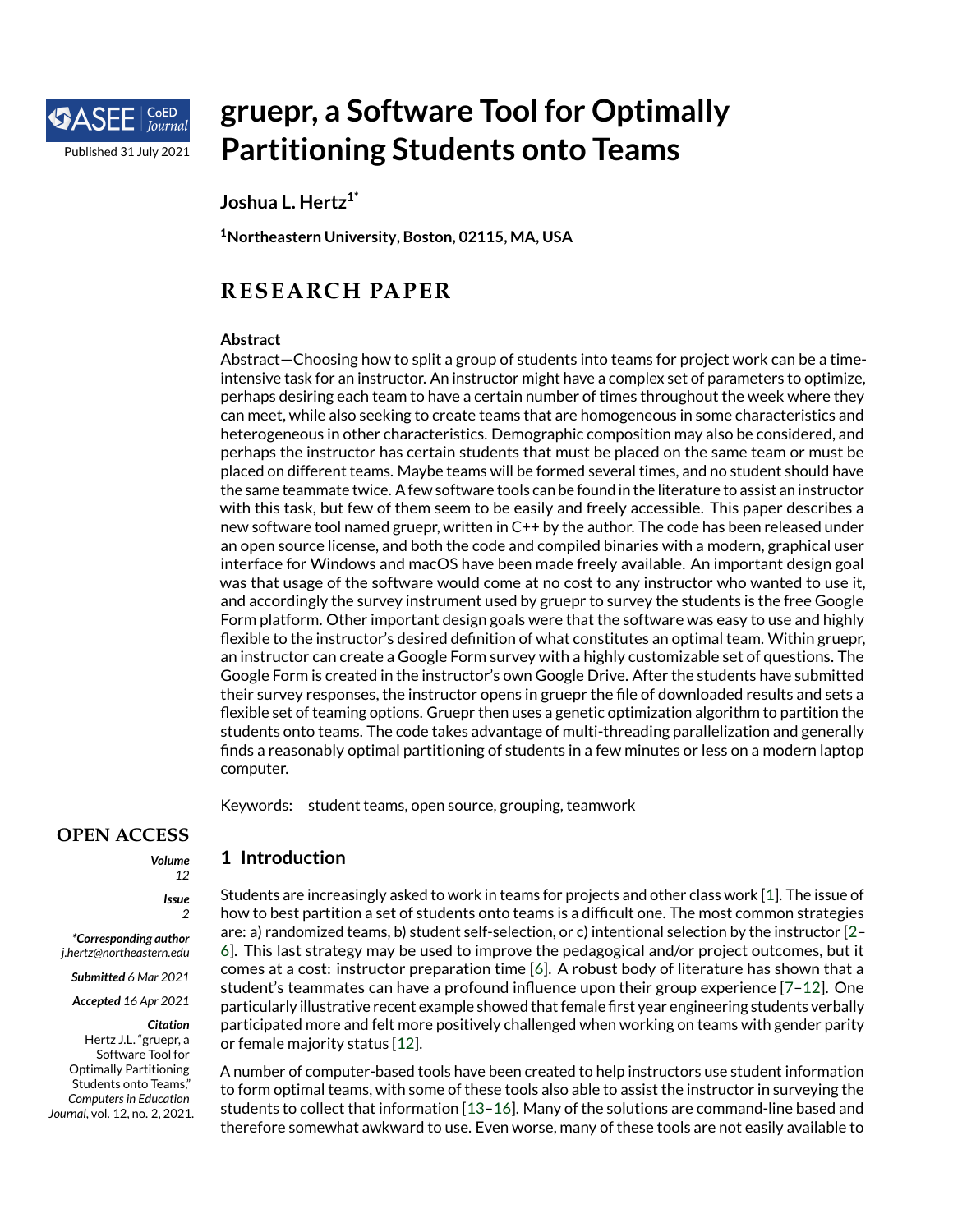an interested instructor. In some cases, the code has not been released to the public, and in other cases, web-based systems have been taken offline since publication. A centralized server that 1) collects student data by sending to them a web-based survey, 2) processes that data, and then 3) delivers to the instructor the information about which students are on which teams is a very clean and organized approach to this problem; however, maintaining the server and making available the bandwidth and computational power required is labor-intensive and costly if the service is made available to a wide community.

Special mention must be made of CATME, as it is by far the most commonly used platform for computer-based team formation [\[3,](#page-13-4) [17,](#page-14-3) [18\]](#page-14-4). It is web-based, hosted on CATME's own servers. Many people find CATME to be flexible and easy to use. Still, the source code is no longer freely available, and a usage fee is charged to users in order to support the hosting costs. In addition, some people may find it objectionable that student data is collected and stored by CATME's servers. Nevertheless, CATME was a keen inspiration to the software described in this paper.

Finding an optimal partitioning of discrete objects (i.e., students) into sets (i.e., teams) is computationally difficult, in fact in the class of problems known as NP-hard. The search space for this optimization is calculated as

$$
N=\frac{n!}{t!\prod\left(s!\right)}
$$

where N represents the number of unique partitions, n represents the number of students, t represents the number of teams, and s represents the size(s) of the teams. For example, there are about  $10^{18}$  ways to partition 30 students into 10 equal teams of size 3.

Optimal solutions are sought within this search space, and an instructor's definition of optimal can be very complex. For example, an instructor may desire each team to have simultaneously: a wide distribution among the teammates of academic majors and desired work roles, a narrow distribution among the teammates of past experience levels in a certain skill, at least 3 but ideally 6+ hours each week where all teammates are free to meet, and no isolated students from underrepresented gender or racial minority groups. The instructor might also want to allow each student to provide a few names of classmates with whom they desire to work or absolutely cannot work, or the instructor may want ensure that students work with new teammates each time teams are formed. Given the immensity of the search space and the potential complexity of the instructor's definition of team optimality, a number of optimization methods have been explored. These include genetic algorithms [\[19\]](#page-14-5), the hybrid grouping genetic algorithm [\[20\]](#page-14-6), evolutionary algorithms [\[21\]](#page-14-7), heuristic algorithms [\[22\]](#page-14-8), and ant-colony optimization [\[23\]](#page-14-9), among others.

This paper will describe gruepr, a program written by the author to ease the creation of student teams. The design goals for the program and the methods used to create the software will first be discussed. Next, the genetic optimization algorithm that underlies how gruepr finds optimal partitioning onto teams is detailed. After this, results from the use of gruepr in typical cases are given. Finally, future prospects for the software will be detailed.

# **2 Design Goals and Methods**

Since other solutions to the problem of partitioning students onto teams can be found described in the literature and, to some extent, have been made available for use, it was necessary to start with a clear set of distinguishing design goals for gruepr. One clear goal from the outset was to release gruepr as free and open source software [\[24\]](#page-14-10). Related to this, beyond simply opening the source code for free download and reuse by anyone, it was seen as important that the program would be easy for non-developers to use at no-cost and little time investment. Thus, binaries for both Windows and macOS were to be released. A cross-platform system for creating a graphical user interface would be needed.

During the author's initial search for software to help form student teams, several of the solutions found described in the literature were web-based systems that were no longer available for public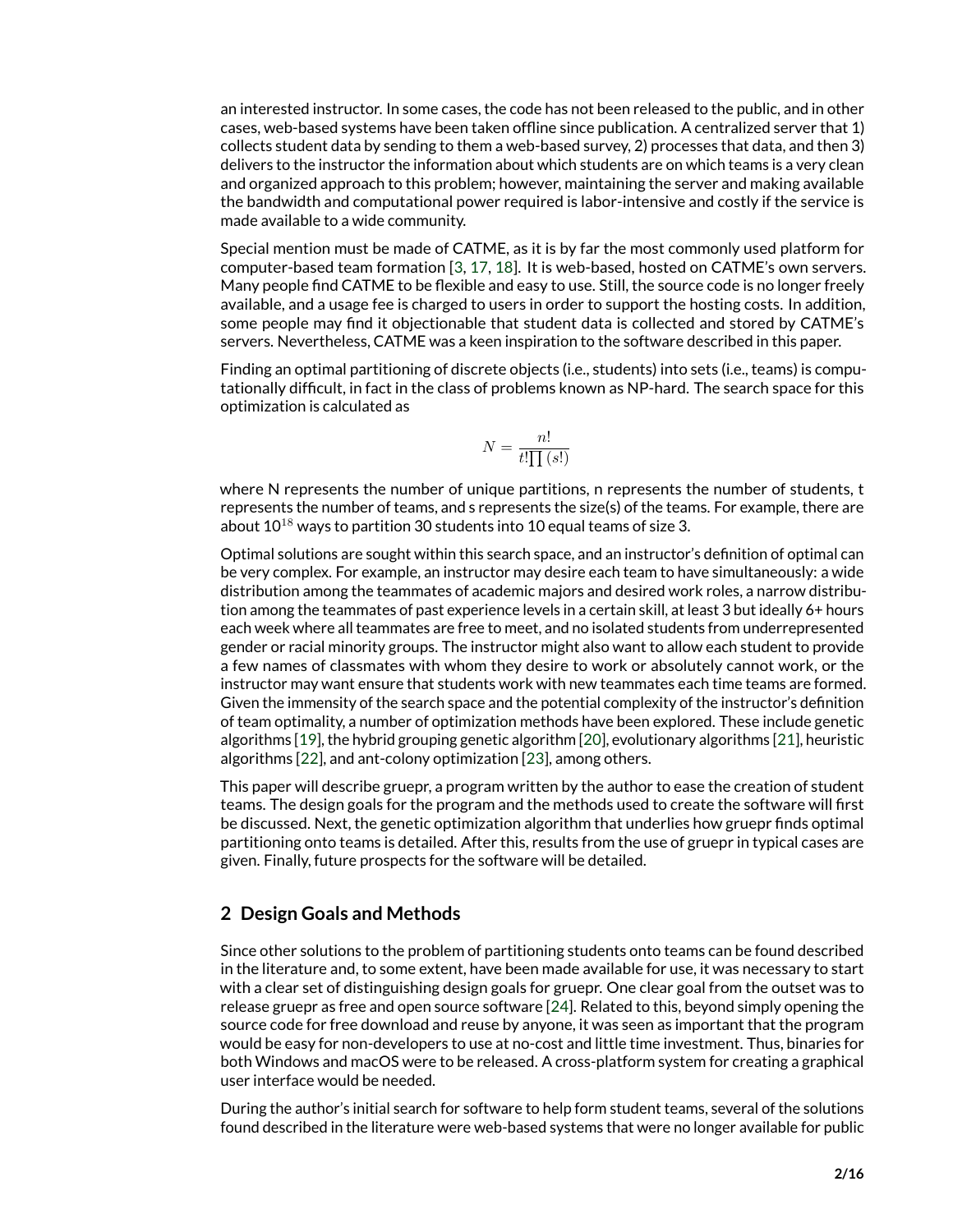use. Since the goal for gruepr was to make an approach that many people could use, the decision was made to create a server-free solution. In other words, gruepr would rely only on publicly available systems and no cost or labor to maintain a server would be needed from the author. Relatedly, any centralization of the data collection can raise privacy concerns, and thus a solution was desired that didn't require student data to be stored on or even flow through a gruepr server system. As much as possible, instructor control over their students' data was to be maintained.

Additional design goals included maximal flexibility and ease of use for the instructor. To some extent, these two design goals lie in opposition to each other, as the former implies complexity and the latter implies simplicity. The flexibility of use includes allowing the instructor to largely choose what information they want to obtain from the students, including by writing their own survey questions and set of possible multiple-choice responses. In addition, the instructor can very flexibly determine how to use the student survey data so as to define an optimal team. The idea of flexibility also extends to how the student data is to be collected, with an open format of all data files desired.

Given these design goals, gruepr was programmed in C++. As much as possible, the program is written modularly so that others can choose to reuse and/or replace any functions, classes, and other code structures as befits an open source model. The source code, binaries, and documentation are hosted [\[25\]](#page-14-11) on the Atlassian Bitbucket git-based platform. Gruepr provides means for an instructor to use their own surveying platform (even a paper-based, offline survey) to gather student information and therefore have complete control over their student's data. Still, for ease of use, gruepr has integrated a means to create and use customized Google Forms as a widely available, familiar, no-cost surveying platform.

To provide a graphical user interface and other ease-of-use expectations of modern software, the Qt libraries [\[26\]](#page-15-0) are used. These were found to be very full featured, relatively simple to implement, able to be compiled for both Windows and macOS without alteration, and available under the GNU General Public License. To add to the aesthetic value, a suite of complementary color icons from icons8 [\[27\]](#page-15-1) were used. These icons are available under a Creative Commons license.

A genetic optimization algorithm is used and is described in detail in the next section of this paper. The algorithm is computationally intensive. To reduce the optimization time, the OpenMP parallelization libraries [\[28\]](#page-15-2) were used. These libraries were simple to implement and significantly speed the optimization process by detecting the number of processor cores present on the computer running gruepr and then multithreading parallel tasks across those cores. The OpenMP libraries are highly recommended for any C++ program that could benefit from multithreaded processing.

# **3 Solution**

#### **3.1 Survey Creation and Resulting Data File**

One component of the gruepr software is titled SurveyMaker. It creates a survey instrument to be delivered to the students. The instructor can flexibly choose which questions they wish to include in the survey, and a live preview is shown while the options are being set. Required questions in a gruepr survey include the student's first / preferred name, last name, and email address. The instructor may then choose to include up to 15 "attribute" questions. In gruepr, an attribute can be any question with a categorical or Likert-scale answer. For each attribute, the instructor writes the text of the question and the possible response values. A long list of Likert scales is provided to assist the instructor in writing the response values. Example attribute questions are academic major, GPA, work preferences, self-assessments of ability or confidence in performing certain skills, expected project grade, or truly any multiple-choice question. Next, the instructor may choose to include in the survey a place for students to input their weekly schedule. Students use a grid of checkboxes by hour and by day when they are free for team meetings, and the instructor can choose the span of which hours and days are included in the grid. The instructor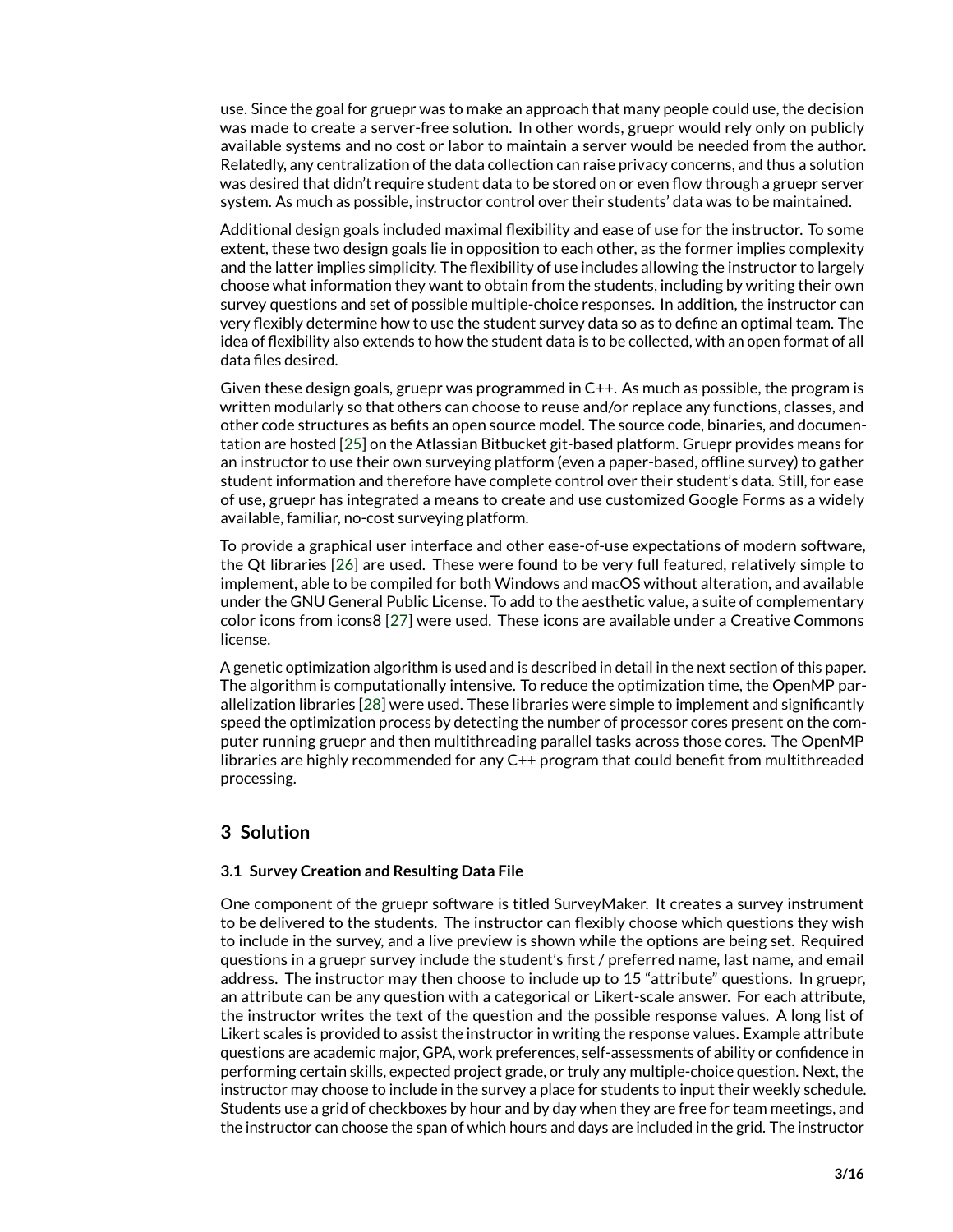can optionally choose to include in the survey questions asking for: the student's gender identity, racial/ethnic/cultural identity, section of the class they are enrolled in, list of preferred teammates, and list of preferred non-teammates. At the end of the survey, the instructor can add any additional questions they like; these questions may collect data of interest to the instructor but will not be used by gruepr directly.

Once the instructor is satisfied with the survey, with the click of a button, SurveyMaker creates a survey file and a results file. For convenience, these two files can be created as, respectively, a Google Form and a Google Sheet that will be auto-populated with the submissions to the Form. SurveyMaker creates the Google Form and Sheet by packaging the instructor's survey as a URL sent to a custom Google script. After the instructor logs in to their Google account and authorizes the script, the Form and Sheet are created in the instructor's own Google Drive, and the instructor is shown a webpage with links and instructions on how to use these files. Students need only be sent the link to the Form to submit their survey, and the instructor need only use the results download link in order to download a comma-separated value (csv) file containing all the results. If the instructor prefers not to use a Google Form, SurveyMaker can instead output two text files, one a text file containing the questions and instructions and the other a pre-formatted csv file in which the survey results should be copied.

The survey results must be a csv file with a header row containing the text of the questions asked of the students and each subsequent row containing the answers from one student. There are some constraints on the order of the questions and the text content of the questions. There is no requirement to use SurveyMaker to create the survey—there is nothing tying a survey created in SurveyMaker to survey results files when forming teams in gruepr—but the use of SurveyMaker ensures that all of the formatting requirements for the csv file are met. When reading the csv file, gruepr auto-detects what types of questions were included in the survey based on the question texts, their order within the survey, and, to some extent, on the student answers.

#### **3.2 Teaming Options**

A variety of highly flexible teaming options have been implemented in gruepr, and it is likely that future versions will continue to add more options. By setting these options, an instructor determines what characteristics of a team are optimal. The options that are currently implemented are listed and described below:

- If the survey includes students from multiple class sections, the instructor may choose to team all students together regardless of section, or may choose to team only those students from one particular section (repeating the process as needed to form teams for the other sections).
- The team size(s) may be set by evenly splitting the students or by arbitrarily setting individual sizes of each team.
- If gender information has been collected, an instructor may choose to prevent teams that have an "isolated" woman, meaning a team with exactly 1 woman, or, similarly, an isolated man or an isolated nonbinary student. Alternatively or in addition, an instructor may choose to prevent teams where all students are the same gender.
- If racial/ethnic/cultural identity information has been collected, an instructor can choose to prevent teams that have an isolated student from an underrepresented minority group. When this question is included in the survey, it has a free-response type answer, allowing students to self-identify however they choose. If the instructor is using this information, gruepr will list all of the students' self-reported identities, and the instructor can decide which of these are to be considered underrepresented.
- The survey may include up to 15 attribute questions, which have a multiple choice response. The instructor may choose independently for each attribute whether the preference is for homogeneity or heterogeneity of responses. Homogeneity refers to all students on a team giving the same response, and heterogeneity refers to the students on a team giving a wide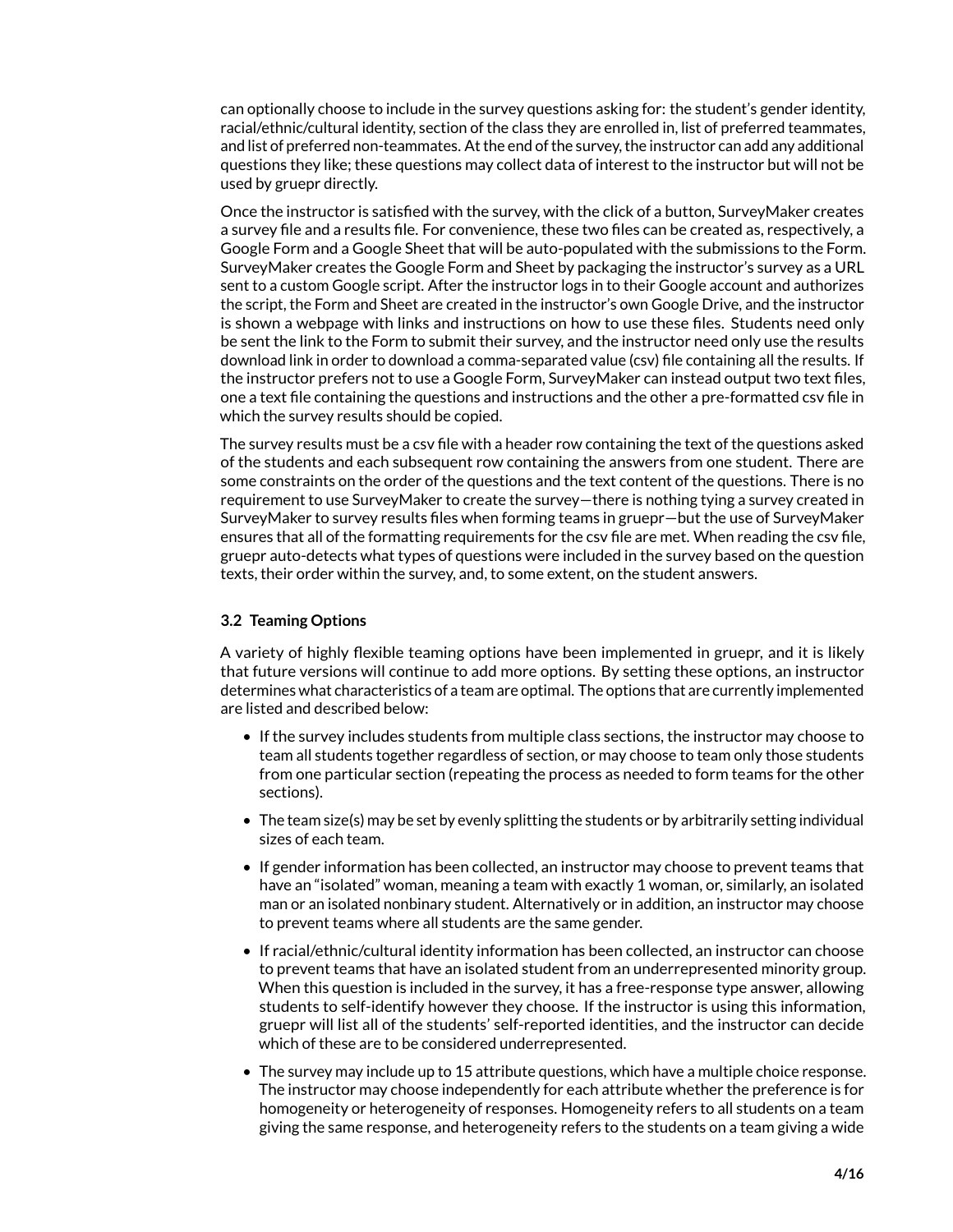range of responses. The instructor can set the relative importance of each attribute question using a numerical weighting factor. The weights can be set to any non-negative value; it is only their relative value that is used by gruepr.

- For any of the attribute questions, the instructor may also set pairs of incompatible responses. For example, an instructor might want to separate onto different teams those students who want to work on project option A from those more interested in project option B. Analogously, an instructor may want to make sure no two students who indicated their major is Physics are placed on the same team.
- If weekly schedules have been collected, the instructor may choose to require a certain number of times throughout the week where all students on a team are free to meet. The options available to the instructor are the desired number of meeting times for the team, an absolute minimum number of meeting times for a team, and the minimum length of a meeting time (whether 1 hour is sufficient to count as a meeting time or 2 hours are needed). As with the attribute questions, the relative importance of the schedule can be set using a numerical weighting factor.
- A requirement can be created for any pairs or larger sets of students that must be placed on the same team.
- A requirement can be created for any pairs or larger sets of students that must be placed on different teams.
- A list of requested teammates can be created for each student, and the instructor can require that a certain number of those requests be fulfilled. For example, each student might be able to give the 5 names of requested teammates, and the instructor can set that each student will be on a team with 2 of them.

#### **3.3 Genetic Optimization Algorithm**

In this section, the operation of the genetic optimization algorithm is described. Throughout this description, n represents the number of students, and t represents the number of teams. The algorithm performs its work using several arrays of integers, namely: one 1D "team size" array of size t that contains the number of students on each team, one 2D "genepool" array of size (30000  $\times$  n) that contains a set of 30000 possible ways to partition the students into teams, and one 2D "ancestry" array of size (30000  $\times$  14) that stores, for each genome in the genepool array, the numerical indexes of its parent, grandparent, and great-grandparent genomes.

Next, each student is assigned a unique ID number, from 0 to n-1. One particular partitioning of students into teams is encoded as an array containing a permutation of these ID numbers. Continuing with the example team size array [3, 3, 4], the array of ID numbers [0, 8, 6, 5, 3, 2, 1, 4, 9, 7] represents that the first three students (0, 8, and 6) are on one team; the next three students (5, 3, and 2) are on another team; and the last four students (1, 4, 9, and 7) are on the final team. This representation is depicted graphically in [Figure 1.](#page-5-0) One array of IDs is a "genome", and a population or genepool can be created from a set of such arrays. Gruepr uses a population size of 30000, and thus the genepool is a size (30000  $\times$  n) 2D array of integers.

This simple, array-of-integers genome is memory efficient and requires very little programming overhead, but it creates significant genomic redundancy. Specifically, permuting the order of IDs within a team or all of the IDs between two teams of the same size results in a genome that is distinct but synonymous. In a sense, these two genotypes encode the same phenotype. An example of two synonymous genomes is given in [Figure 1.](#page-5-0) The amount of redundancy is equal to  $[t! \prod(s!)].$ This value can be quite large, and less redundant encoding schemes have been explored in the literature [\[29\]](#page-15-3). These more complex schemes are generally found to increase the efficiency of genetic algorithms solving grouping problems, but they have not been used in gruepr.

At the start of gruepr's optimization algorithm, a genepool is created from 30000 random permutations of the ID numbers. A "score" is calculated for each genome using a fitness function. This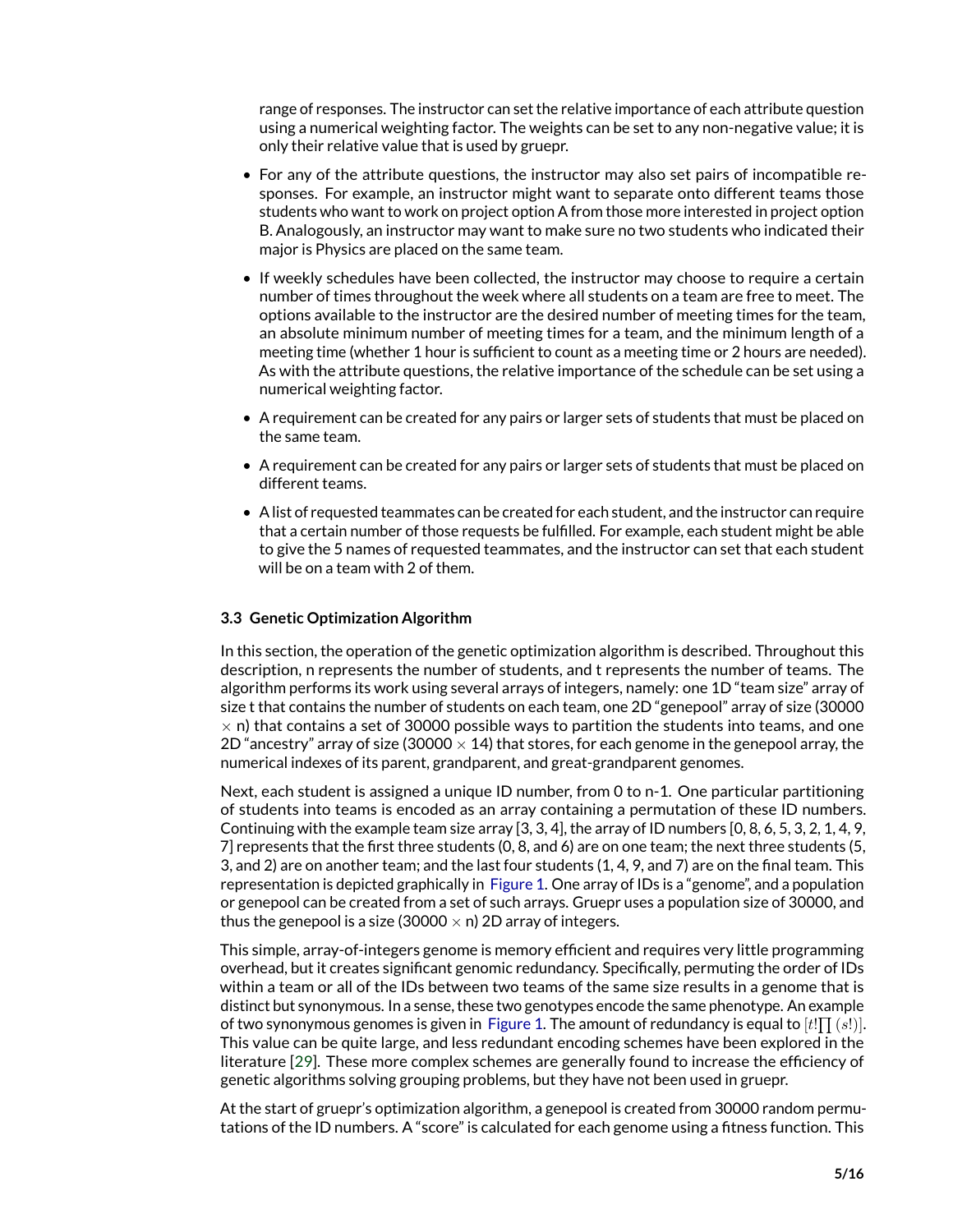

<span id="page-5-0"></span>**Figure 1.** A graphical depiction of an example team size array and a genepool containing 3 example genomes. This team size array indicates that the first three values in a genome array are to be interpreted as the students in one team, the next three values as those in a second team, and the last four values as those in a third team. The dashed lines indicate "team boundaries" but are only displayed to aid visualization; a genome is simply a 1-D array of integers. Note that the first two genomes in this example genepool are different yet synonymous, as identical teams result from them.

function quantifies how optimal a solution each genome forms—in other words, how closely the teams in a genome meet the instructor's definition of optimal teams. The fitness function will be described in much more detail in the next section.

A genetic optimization algorithm converges towards increasingly optimal solutions by causing genomes with greater fitness function scores to be more likely to pass their genomic data onto subsequent generations [\[30\]](#page-15-4). In gruepr, the preferential selection of high scoring genomes is performed using the tournament selection method. In this method, a random subset of genomes is selected from the genepool, and two genomes are then selected from the tournament with preference for those with higher score. In gruepr, 60 genomes from the genepool are randomly selected for the tournament and put in rank order according to their fitness function scores. Higher scoring genomes are preferentially selected in the tournament by giving a 33% probability of selecting each genome in turn. In other words, the top scoring genome in the tournament is selected 33% of the time, the second-highest scoring genome is selected 33% of the remaining time, and so on down the line.

Two genomes are selected from a tournament in the same way, but the second genome is rejected in favor of a new one if it is the same as the first genome or "closely related" to it. The term "closely related" is an analogy to familial relationships. The second genome cannot be the sibling, first cousin, or second cousin of the first genome (in all cases, even partial relationships like half-siblings are prevented). Checking for genome relatedness is done in the interest of maintaining increased genetic diversity and thereby preventing premature convergence to a locally optimal solution [\[31\]](#page-15-5). Gruepr stores the indexes of each genome's two parent genomes, four grandparent genomes, and eight great-grandparent genomes, and thus the ancestry array is a size (30000  $\times$  14) 2D array of integers. When selecting the second genome, if there is a match with the first genome among one or more of these values within a particular generation, a different second parent is selected. This method of saving ancestry information is similar to the method implemented in [\[32\]](#page-15-6). After successfully choosing two unrelated parents from the tournament, the ancestry of the soon-to-becreated child genome is saved using the indexes of the two parents and the indexes saved in the ancestry array for both parents' parents and grandparents. This process is shown graphically in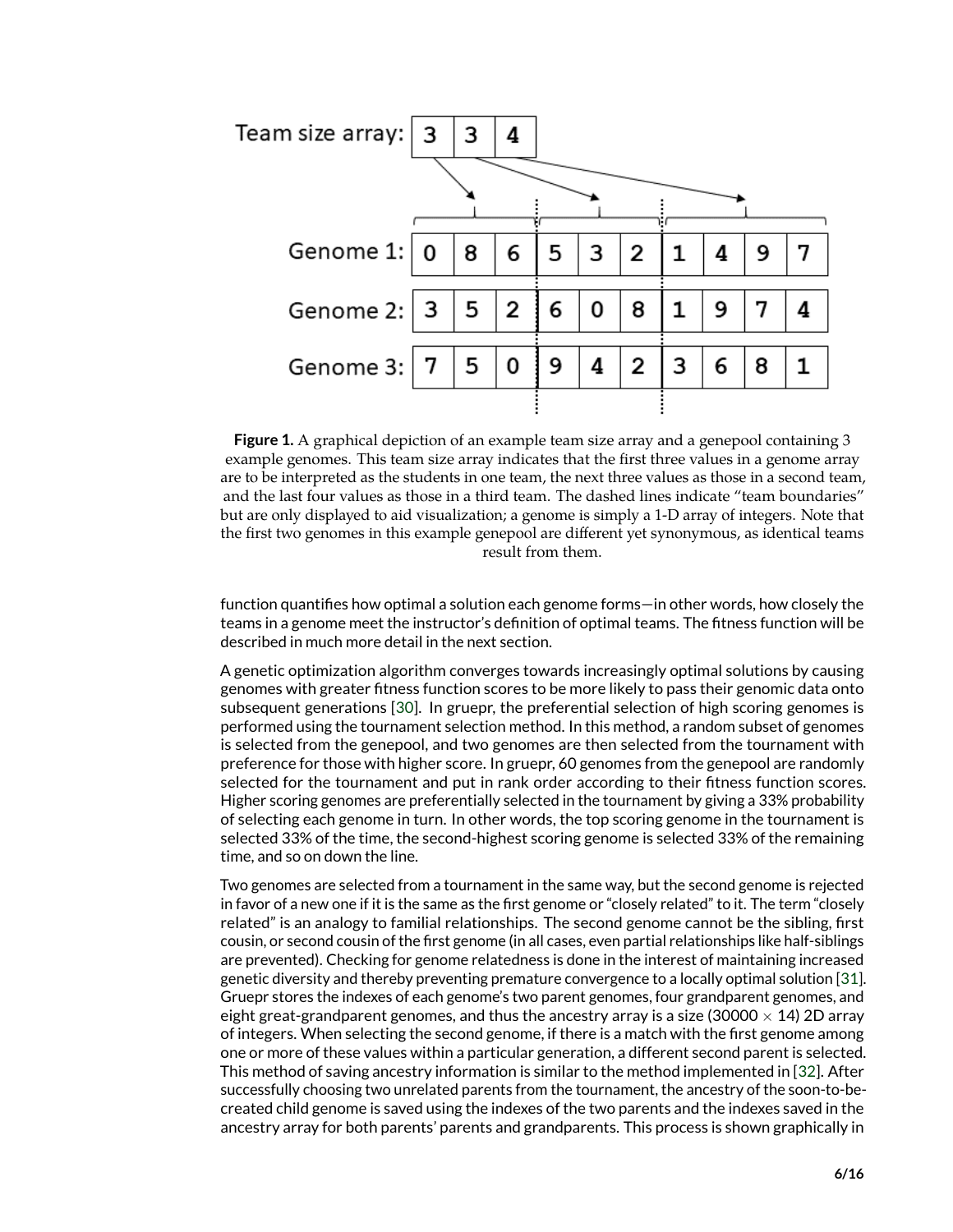#### [Figure 2.](#page-6-0)



<span id="page-6-0"></span>**Figure 2.** A graphical depiction of the creation of a child's ancestry array. From among the genepool of 30000 genomes, the child's first parent is genome 28036,and second parent is genome 15015. The child's ancestry array consists of, in order:the index of parent 1's genome, the index of parent 2's genome, the first two values of parent 1's ancestry array (i.e., parent 1's parents using the indexes from the previous generation's genepool), the first two values of parent 2's ancestry array, the next four values from parent 1's ancestry array, and the next four values from parent 2's ancestry array. Boxes are colored to help showwhere values are copied from parent to child. At bottom is the ancestry array of a rejected parent 2. After selecting a potential parent 2, its ancestry array is compared to that of parent 1. In this case, the value 8454 (emphasized in red text in the rejected parent's array) is found among the great-grandparents of both parent 1 and this rejected parent 2, indicating these genomes are partial-second-cousins. Note that genome15015 was not rejected as parent 2 even though it has a grandparent of 7547 and parent 1 has a parent of 7547. Comparisons are only meaningful within the same generation (parents-to-parents, grandparents-to-grandparents, etc.).

Once two parent genomes are selected, a child genome is created from them. It is important that the child's genome is distinct from those of the parents yet preserves some of the genetic data that likely led them to have a high fitness function score. In gruepr, this "mating" is performed using the ordered crossover method [\[30\]](#page-15-4), modified by placing the crossover locations at locations within the genome that represent team boundaries. For example, continuing again with the example team size array [3, 3, 4], there are four genome locations that could be chosen as crossover sites: position 0 (before the first team begins), position 3 (boundary between team 1 and 2), position 6 (boundary between team 2 and 3), or position 10 (after team 3). Two sites are randomly chosen. The child's genome is created by copying the first parent's genome between these boundaries and then filling in the rest of the array with the other IDs in the order they are found within the second parent's genome. In this way, high scoring parents are likely to create high scoring children by passing on what's most likely good about their genome: specific teams and teammates. This process is represented in [Figure 3](#page-7-0)

To create a new generation of 30000 genomes, the following steps occur 29997 times: 60 genomes are randomly selected for a tournament, two non-closely-related parent genomes in the tournament are chosen with preference towards those with a high score, and these two genomes mate to produce a child genome. The remaining three genomes come from directly cloning the three top scoring genomes of the previous generation. This process of "elitism" can increase the convergence speed of a genetic algorithm [\[30\]](#page-15-4). The ancestry of an elite genome is passed on as if the elite was parent 1 and parent 2 of its clone in the new generation.

Genetic diversity among a population is helpfully increased by allowing for genetic mutation. In gruepr, mutations are manifested as a swapping of values between two randomly selected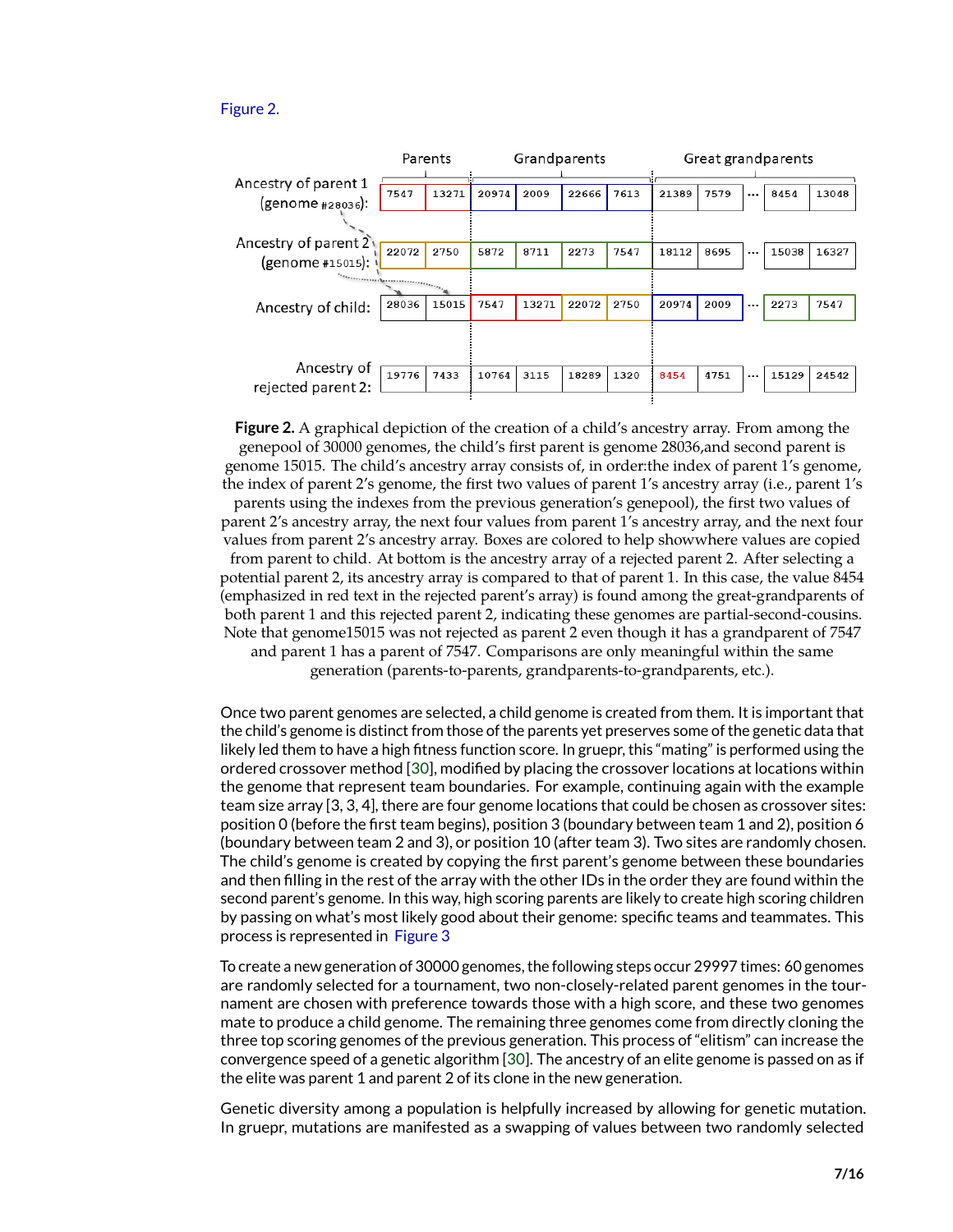

<span id="page-7-0"></span>**Figure 3.** A graphical depiction of thecreation of a child genome from two parent genomes using ordered crossover. Thearray indexes 3 and 6 were randomly chosen as the crossover sites. To form thechild genome, the genomic data between the crossover sites (values 5, 3, and 2)are taken from parent 1, and then the remaining genomic data (all values except5, 3, and 2) are used in the order they are found in parent 2. The child genomeis distinct from both parents but contains teams and teammates found in theparents.

locations in a genome. An example mutation is shown in [Figure 4.](#page-7-1) After all of the 30000 genomes of a generation are created, each genome is mutated with 50% likelihood. If a mutation occurs, an additional mutation occurs again with 50% likelihood. Thus, in each generation, roughly 15000 genomes will have no mutations, 7500 will have a single mutation, 3750 will have 2 mutations, etc. It should be noted that the single top scoring genome from the previous generation, which was cloned as one of the "elite" genomes into the current generation, is not allowed to mutate in gruepr. This is done to ensure that the highest fitness function score will never decrease from one generation to the next.



<span id="page-7-1"></span>**Figure 4.** A graphical depiction of a mutation in a genome. Array indexes 2 and 6 were randomly chosen as the mutation sites.

The optimization process continues as each generation produces a subsequent generation that has, generally, increased values of the fitness function. The first generation of 30000 randomly created genomes typically has few, if any, with high fitness function values. In typical use cases of gruepr, the fitness function values increase rapidly for the first 25 generations or so. As might be intuitively expected, the optimization speed generally gets slower as the size and complexity of the search space increases, i.e., as the number of students increases, as the number of teams increases, and/or as the complexity of the instructor's teaming options increases. By default, gruepr chooses when to stop the optimization process, but the instructor may choose instead to let the optimization continue indefinitely until manually stopped. The default behavior stops the optimization after at least 40 generations have passed and the highest fitness function value found among all genomes has stayed within  $\pm 1\%$  for the previous 25 generations. As a failsafe, the default behavior also automatically stops optimization after 500 generations.

#### **3.4 Fitness Function**

A key component of a genetic optimization algorithm is a fitness function that quantifies how optimal of a solution that a particular genome forms. In gruepr, the genome represents a particular way to partition the students onto teams, as was shown graphically in [Figure 1.](#page-5-0) The optimality of a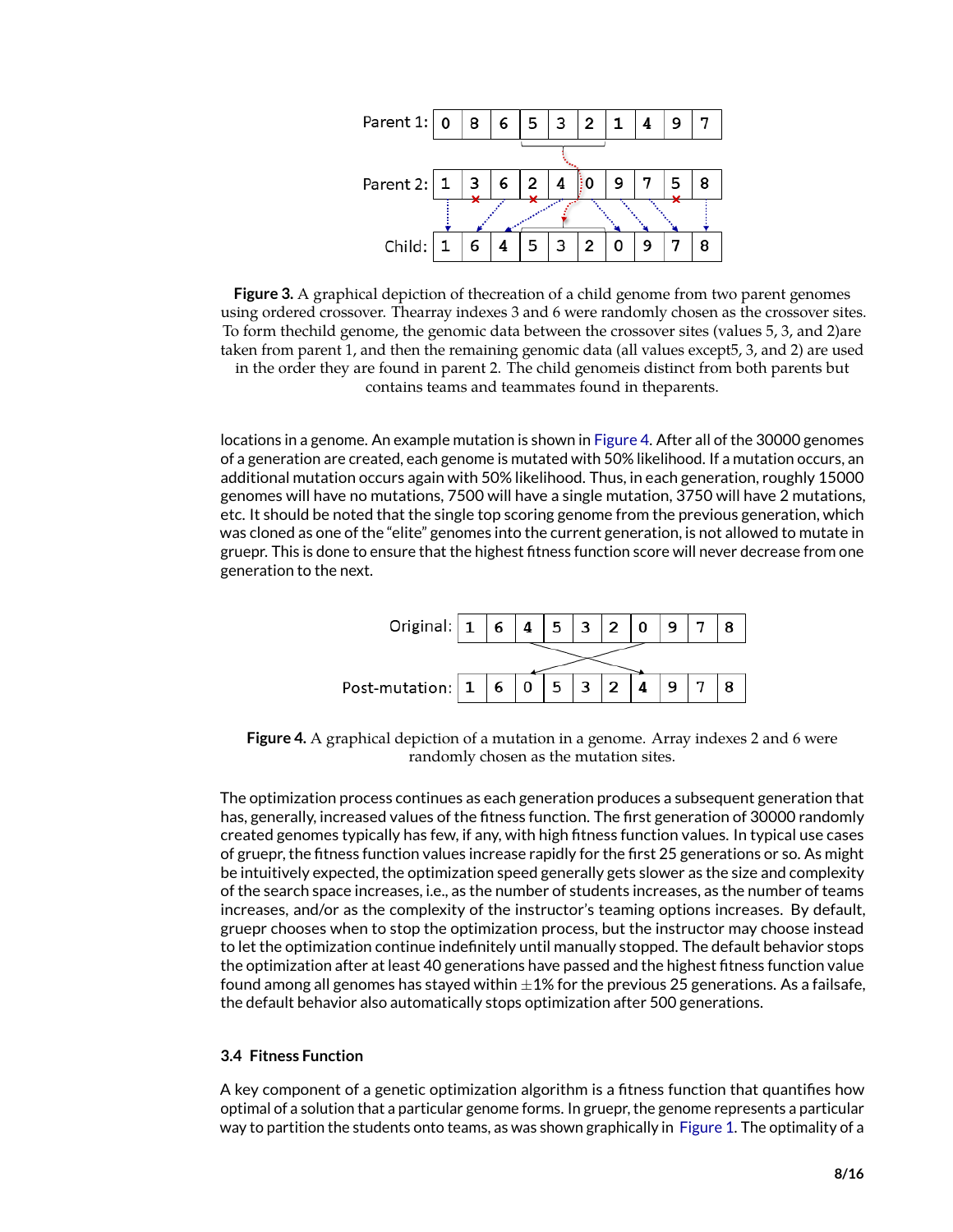gruepr genome—the numerical value of its fitness function—is based on how well each individual team within that genome meets the instructor's definition of an optimal team. In gruepr, a "compatibility score" is calculated for each individual team within the genome. The set of compatibility scores from each team is then combined into a single fitness value.

The set of compatibility scores is combined into a single fitness function value using, in general, the harmonic mean. The harmonic mean is the reciprocal of the arithmetic mean of the reciprocals, and it was chosen over the arithmetic mean because the harmonic mean skews towards the low values in a set. By using the harmonic mean of the team compatibility scores for the genome's fitness value, the algorithm seeks to improve the compatibility score of all teams, but gives relative precedence to the improvement of teams with low compatibility scores. The calculation of a harmonic mean becomes problematic when there are non-positive values being averaged, and there are times where a team's compatibility score can be 0 or negative. Therefore, whenever any team in a genome has a non-positive compatibility score, gruepr instead uses for the fitness function value an arithmetic mean of the team compatibility scores that is further reduced by subtracting half of its absolute value. A flowchart summarizing the calculation of the fitness function value is given in [Figure 5.](#page-9-0)

The remainder of this section will describe the calculation of an individual team's compatibility score. A compatibility score is a combination of a "base score" comprising a weighted average of the attribute and schedule scores and a "penalty counter" comprising an integer number of penalty points.

Each of the attribute scores and the schedule score range from 0 to 1 (with, as described later, the possibility that schedule scores can occasionally exceed 1). As mentioned in the Teaming Options section, the instructor sets the relative importance of each attribute question and the schedule question using numerical weights. These weights are applied to the attribute scores and the schedule score and then all of these scores are summed in such way that a final, single value that ranges from 0 to roughly 1 results. This calculation is accomplished by normalizing the set of instructor's weight values to "real weights" that sum to 1, then multiplying each attribute score and the schedule score by their respective "real weights", and then summing the results. This value is the team's "base score".

Together with the base score, the instructor may set up a number of absolute requirements for a team. Each time a requirement is not met, the penalty point counter is incremented. There are five categories where a penalty may be applied: schedule, incompatible attributes, gender, underrepresented minority status, and specifically named teammates. A penalty counter is used so that a team that fails to meet only one of the requirements is nevertheless preferred to a team that fails to meet two requirements, and so on for three or more failed requirements.

In summary, a team's compatibility score, c, is calculated according to:

<span id="page-8-0"></span>
$$
c = \left(\sum \left(w_a \bullet a\right) + w_s \bullet s - p\right) \bullet 100\tag{1}
$$

where  $w_a$  and  $w_s$  refer to the normalized weight assigned to an attribute question and the schedule question, respectively, a and s refer to the score for an attribute question or the schedule question, respectively, and p refers to the integer value of the penalty counter. The summation in [Equation 1](#page-8-0) is over all attribute questions. Details on the calculation of *a*,*s*, and *p* are given next.

For each attribute question in the survey, gruepr first gathers the set of response values provided by the students on the team. If this question has ordered responses, such as a Likert scale question, then the total range of values is calculated and normalized to give a value between 0 and 1. For example, if a question has a Likert scale response from 1 (strongly disagree) to 7 (strongly agree) and a team of 4 students gave responses of 1, 4, 1, and 2, then the range of values on the team is 4 – 1 = 3, the total range of values is  $7 - 1 = 6$ , and the normalized range is  $3/6 = 0.5$ . In other words, students in this team represent  $\frac{1}{2}$  of the total possible range of response values. If the question instead has categorical responses, such as a question asking for a student's academic major, then the "range" of values makes no sense. For these questions, the number of unique responses is counted and normalized to a range of 0 to 1. Using either of these two calculations, a value of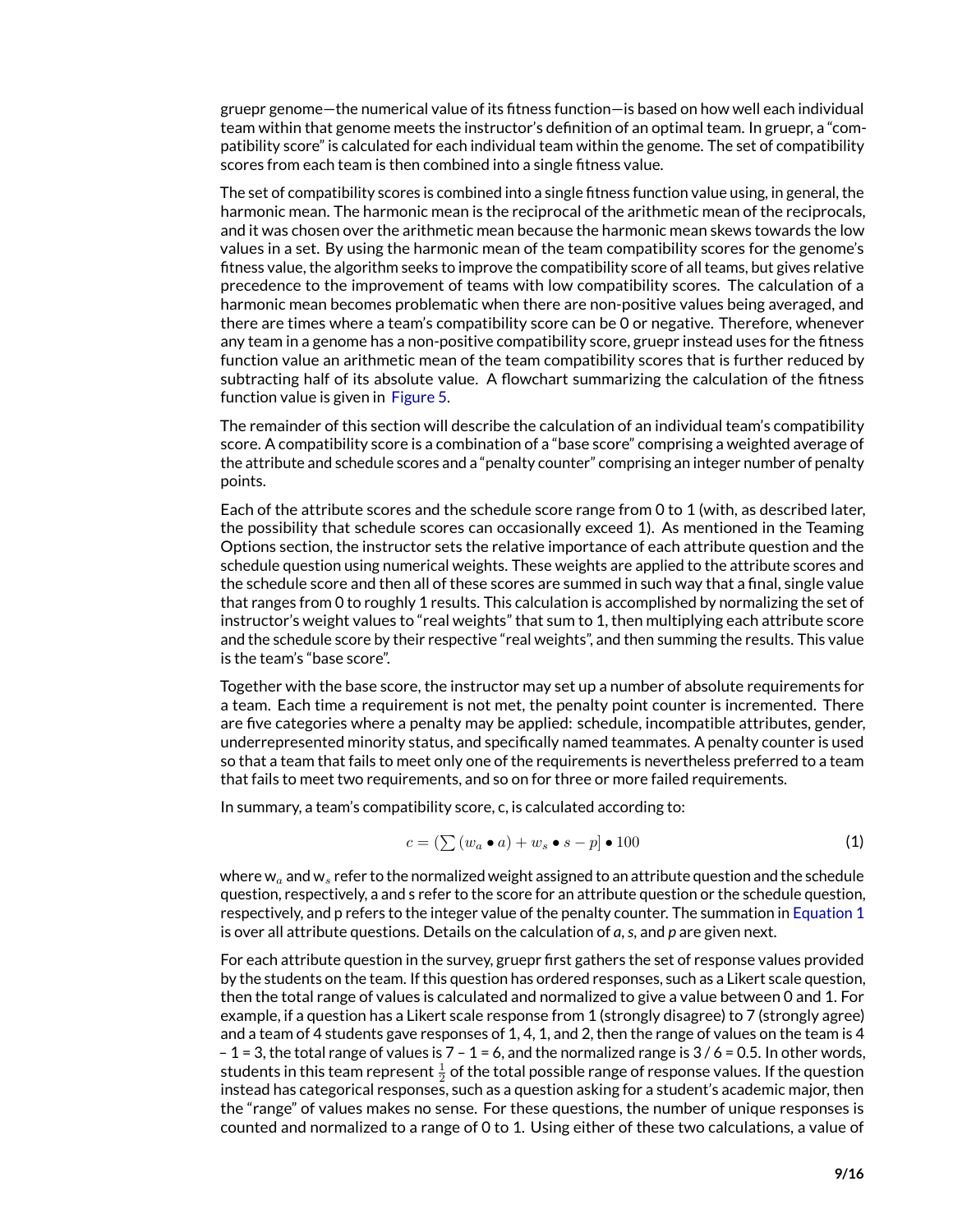

<span id="page-9-0"></span>**Figure 5.** A flowchart describing the calculation of the fitness function value for a genome. The symbol t in the equations refers to the number of teams in the genome.

0 represents complete homogeneity of responses to this question and a value of 1 represents maximal heterogeneity of responses. If the instructor desires heterogeneity of responses on a team, this value is used the value is used directly as the attribute score; if homogeneity is desired, this value subtracted from 1 is used instead in order to reverse the quantification.

Next, if the schedule question was asked in the survey, a count is made of the number of blocks within the schedule where all teammates have indicated they are free to meet. Only blocks that meet the instructor's meeting-length requirement are counted. This count is determined by performing a Boolean and operation across the schedule arrays collected from each student. If the count is less than the instructor's minimum requirement for number of meeting blocks, then a schedule score of 0 results and a penalty point is applied. If the count meets the minimum requirement and does not exceed the instructor's desired number of meeting blocks, then the count is divided by the instructor's desired number of meeting blocks. Where a team has even more than the instructor's desired number of meeting blocks, the calculation is the same except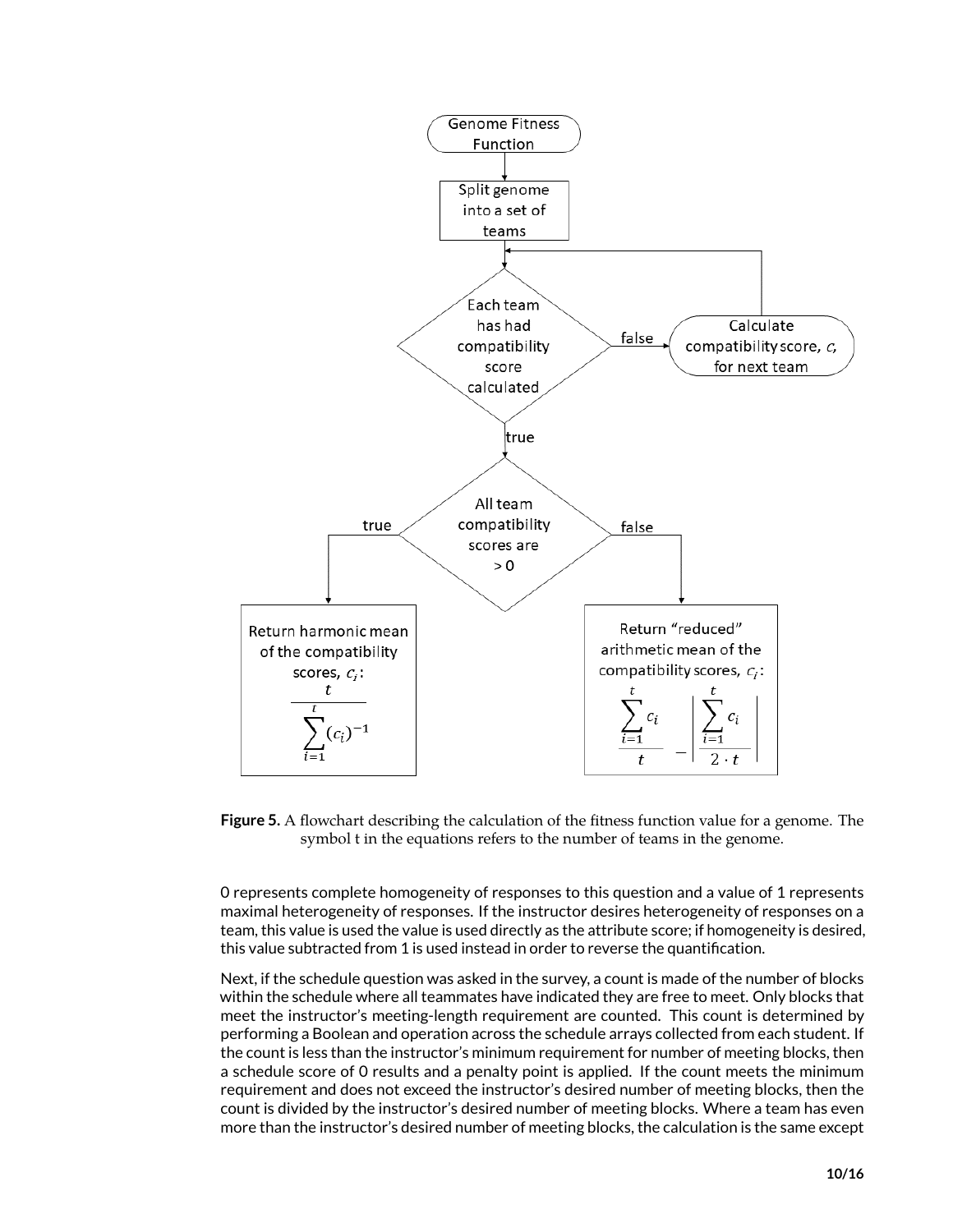that the excess meeting blocks are discounted by a factor of 1/6. As examples of these three cases, if the minimum number of meeting blocks is 5 and the desired number of meeting blocks is 8, then a team where the students have 4 common free blocks in their weekly schedules would have a schedule score of 0; a team with 5 common blocks would have a schedule score of 5 / 8 = 0.625, and a team with 12 common meeting blocks would have a schedule score of  $[8 + (12 - 8) / 6] / 8$ = 1.083. The schedule score thus ranges from 0 up to roughly 1, with values possibly exceeding 1. The use of three levels of schedule scores is done so that the schedule score monotonically increases with more compatible student schedules, but with an absolute requirement to reach the minimum number of meeting blocks and reduced emphasis on having more than the desired number.

If the instructor has specified incompatible responses for an attribute question (such as preventing a chemistry major and a physics major from being placed on the same team), then all of the response values for that attribute on a team are compiled. For each pairing of incompatible response values found in this set, the penalty counter is incremented.

If the instructor chooses to consider students' gender, then the number of men, the number of women, and the number of nonbinary students on the team are counted. If the number of women equals exactly 1 and isolated women are to be prevented, then the penalty counter is incremented. The same happens if the number of men equals exactly 1 and isolated men are to be prevented, or if the number of nonbinary students equals exactly 1 and isolated nonbinary students are to be prevented. Finally, if either the number of women equals 0 or the number of men equals 0 and single gender teams are to be prevented, then the penalty counter is incremented.

If the instructor chooses to consider students' underrepresented minority (URM) status, then the number of URM students on the team are counted. As described previously, student self-identify their identity in this regard, and it is up to the instructor to select which identities should be considered as an URM. If the number of URM students on a team is exactly 1 and isolated URM students are to be prevented, then the penalty counter is incremented.

If the instructor has named any prevented teammates, then each pair of teammates on the team is examined to see if they are prevented. Each time a prevented pairing is found, the penalty counter is incremented. Similarly, if an instructor has named any required teammates, then each teammate is examined to see if their required teammate(s) are found on their team. Each time a required pairing is not found, the penalty counter is incremented. Finally, if an instructor has named any requested teammates, then each teammate is examined to count how many of their requested teammates are found on their team. Each time this value is less than the number of requests that the instructor requires to be fulfilled, the penalty counter is incremented.

If any of the penalties have been applied, the intent is for the final team compatibility score to have a maximum value of 0. A team with a highly aligned schedule, however, might have a schedule score greater than 1, and thus a final score greater than 0. To prevent this issue, if any penalty is applied, the base score is capped at 1. The expected range of compatibility scores is 0 to 100, with negative values possible when a team fails to meet a requirement and values over 100 possible when a team meets all requirements and has students with very highly compatible schedules.

The calculation of a fitness function value for each of the 30000 genomes in a generation was found to be the slowest part of gruepr's optimization algorithm. Accordingly, much effort has gone in to reducing the fitness function calculation time. For example, gruepr skips the calculations related to any attribute question or the schedule question when it has been given a weight of 0. It likewise skips the determination of penalty points whenever the relevant requirement has not been set by the instructor.

#### **3.5 Reporting Results**

After the instructor loads into gruepr the file of survey results and then sets all of the desired teaming options, the optimization process begins. Gruepr provides a real-time display of the progress, showing the number of generations that have evolved, the top fitness value found thus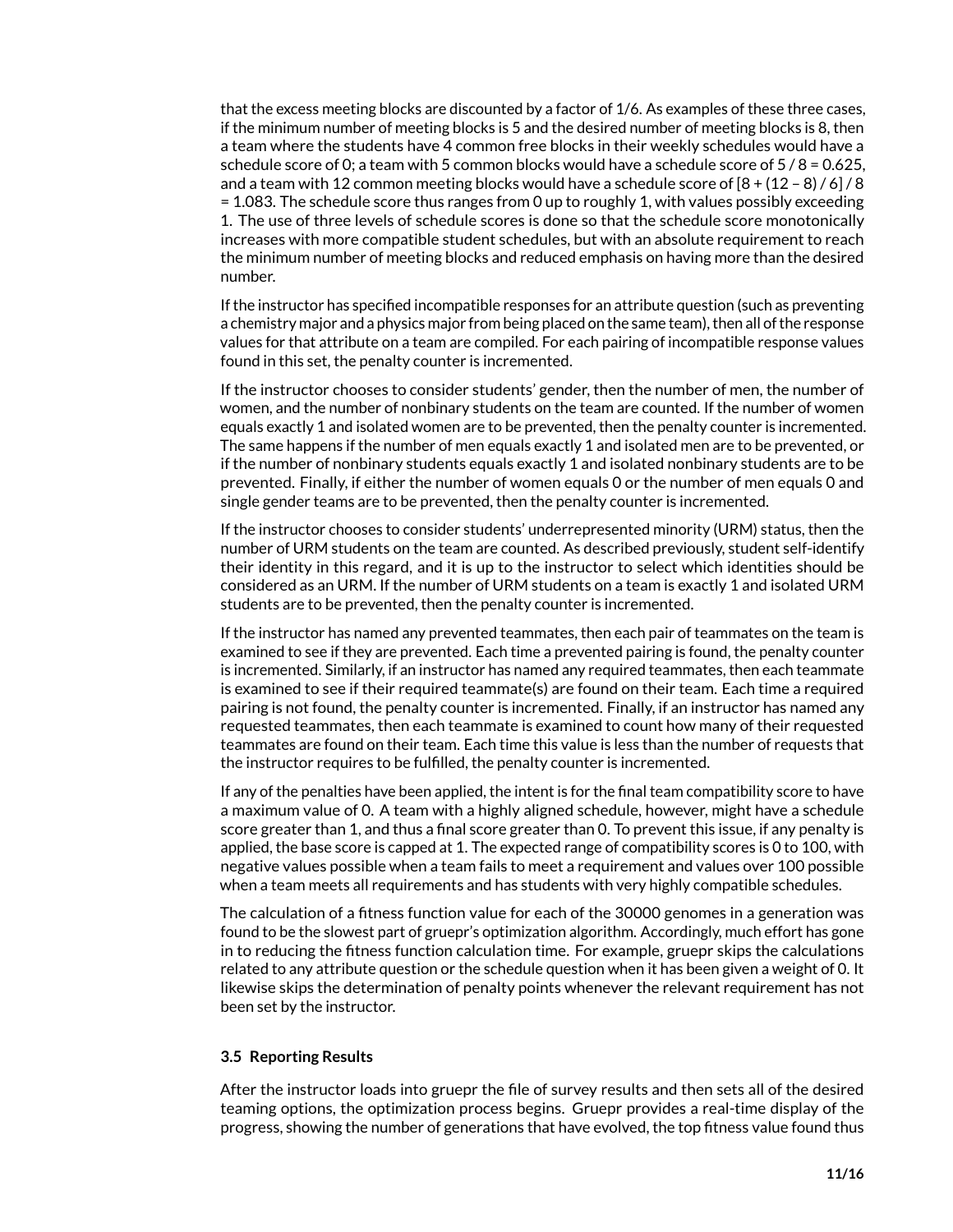far among all genomes created, and a stability metric that suggests to what degree the optimization process seems to have settled on a solution. The instructor can choose to expand the progress indicator window to view additional details in the form of a graph showing box-and-whisker plots of the fitness function values in the genepool as a function of the generation number, an example of which is shown in [Figure 6.](#page-11-0)



<span id="page-11-0"></span>

Upon completion of the optimization process, the single genome with the highest fitness value is returned from the optimization function. This particular partitioning of the students onto teams is displayed to the instructor in a tree display, initially sorting the teams and the students within each team according to the students' last names. The instructor can re-sort the teams according to the teams' compatibility scores, gender composition, responses to the attribute questions, or any of the other data collected in the survey. The instructor can also use drag-and-drop functionality to manually reorder the teams or move students around. Each team is given a default numerical team name, but these can be changed to one of the various built-in options (e.g., roman numerals, letters, chemical elements) or to instructor-input custom names.

Finally, the teams can be printed directly from gruepr or saved to a text or pdf file. Whether printed or saved, the output can be in several formats. A "student's file" is suitable for distributing to the students, since it contains only each team's name, the names and email addresses of the students on the team, and a table showing what percentage of the team is free to meet at each hour during the week. An "instructor's file" is more useful for the instructor, since it contains, in addition to the content of the student's file, student demographic and other survey data, information about the teaming options, and details regarding the optimization process. A "spreadsheet file" contains only condensed, tabularized data on which students are on which teams in a format that is suitable for reuse in gruepr or loading into other software. As an example of how the spreadsheet file might be reused in gruepr, if new teams are to be formed later in the class and the instructor wants everyone to have all new teammates, gruepr's Prevented Teammates option is able to open a spreadsheet file and use the contents to see all of the previous teammates as prevented this time.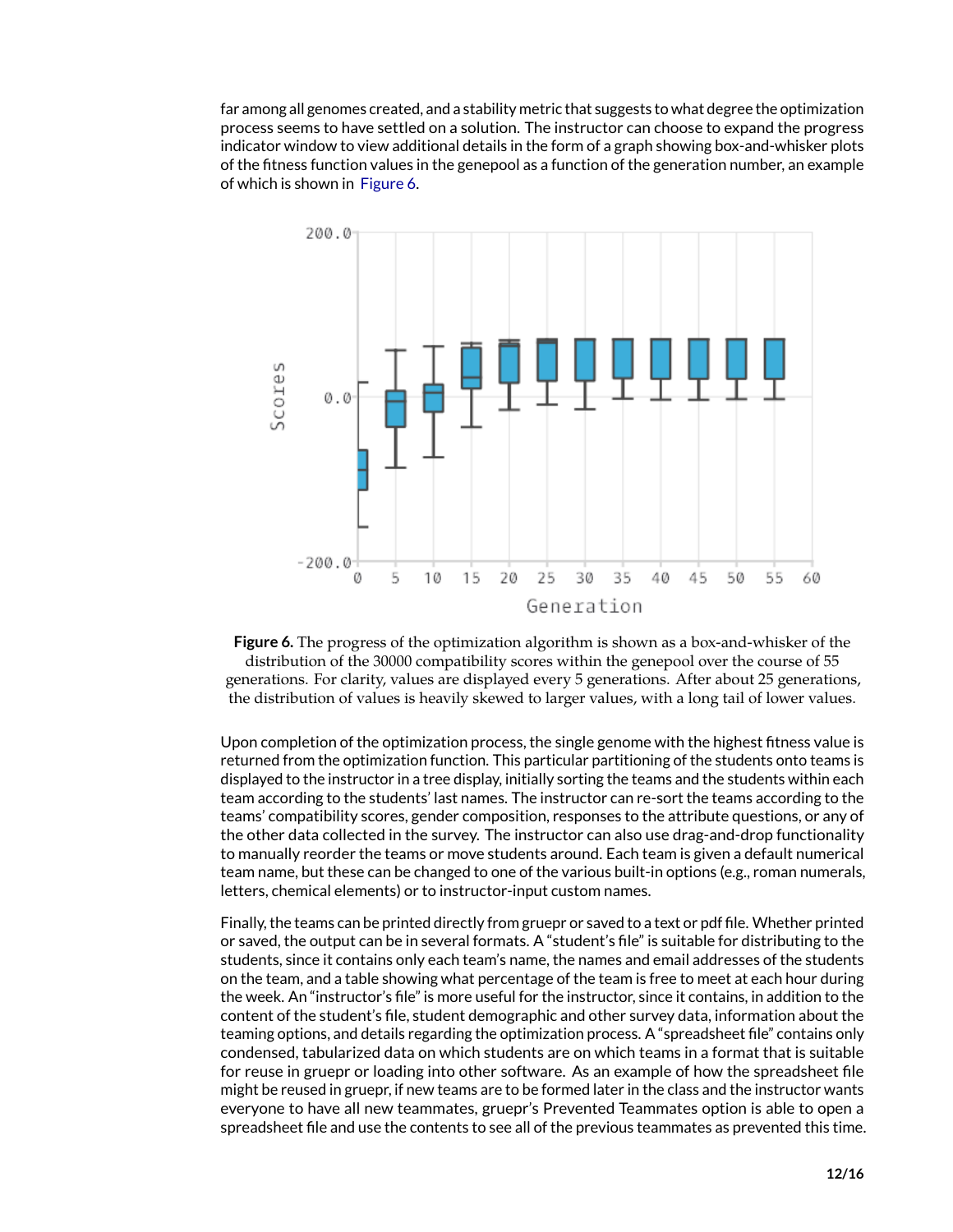Multiple spreadsheet files can be processed this way if a third, fourth, or nth set of teams with new teammates is to be created.

# **4 Results**

For an individual instructor splitting a set of 32 students into 8 teams of 4 with a typical set of tea

ming options, gruepr took less than a minute to find a reasonably optimal partitioning on a laptop computer (a 2-core / 4-thread Intel® Core<sup>TM</sup> i7-6600U processor @ 2.60 GHz). The algorithm usually requires about 50 generations to have settled on a solution. During repeated runs with the same students and teaming options, very highly similar teams result, perhaps only 2-3 students switch between different teams each time. This result suggests that something close to a globally optimal solution has been found. Optimization takes longer as the optimization criteria get more complicated and, especially, as the number of students and/or teams increases. Still, splitting a set of 224 students into 56 teams of 4 using the same conditions as before took only about 8 minutes.

As a test of gruepr's ability to find an optimal set of teams, a mock class of students was created comprising 3 copies each of 32 student survey submissions (for a total of 96 "students"). Gruepr was then asked to form 32 teams of 3 students. The following optimization criteria were used so that optimal teams would have as teammates the 3 copies of each student record: isolated men and women prevented, homogeneous values of all attributes desired, and highly overlapping schedules desired. Notably, no Required or Prevented Teammates were set, so that there was no manual imposition of the known optimal solution. This test represents a difficult case for a genetic optimization algorithm, since there is a clear, single, well-ordered optimal solution that must arise from initial randomness.

As opposed to the roughly 50 generations and < 1 minute of optimization required before, this test took about 150 generations and about 3 minutes. Still, the single, optimal solution of each team comprising the three copies of one of the students was successfully found by gruepr. The idea of this test was pushed even further by creating a set of 288 "students", 9 copies of each of the 32 student records. Using the same teaming options, this time gruepr was asked to partition the students into a set of 96 teams of 3. This time, it took gruepr 285 generations and approximately 20 minutes to complete. The scaling of the number of generations and the amount of time is non-linear, since each generation takes longer to process with more students in the genome. When the algorithm auto-stopped in this test, 15 of the 96 teams created by gruepr consisted of 2 copies of one student and a different student (albeit a highly similar one) as the third teammate. All of the remaining teams were the expected 3 copies of a single student record.

Response from instructors who have used gruepr has been highly positive, and both quantitative and qualitative feedback from several instructors was published recently [\[33,](#page-15-7) [34\]](#page-15-8). As a software "product," gruepr has found use for a number of users. The binaries have been downloaded over 100 times. The binaries were statically compiled, meaning for both Windows and macOS, there is no installation, just a single program file that can be easily shared. Thus, the number of installations may exceed the number of direct downloads. An optional registration page was added to the software as an informal way for the author to collect the names and associated institutions of gruepr users. There are currently 34 registered users at 20 different institutions worldwide.

#### **4.1 Conclusions and Future Outlook**

This paper has presented a free and open source tool to ease the intentional formation of student teams with a high degree of flexibility for the instructor in defining an optimal team. The genetic algorithm used in gruepr is able to find reasonably optimal teams in a short amount of time, often under a minute for a class size of about 30 students. It should be noted that gruepr itself only solves the problem of creating a survey to collect student information and then using that information to form the teams. A second important component of systems like CATME is peer evaluation. While gruepr itself does not currently have an integrated peer evaluation tool, it does work well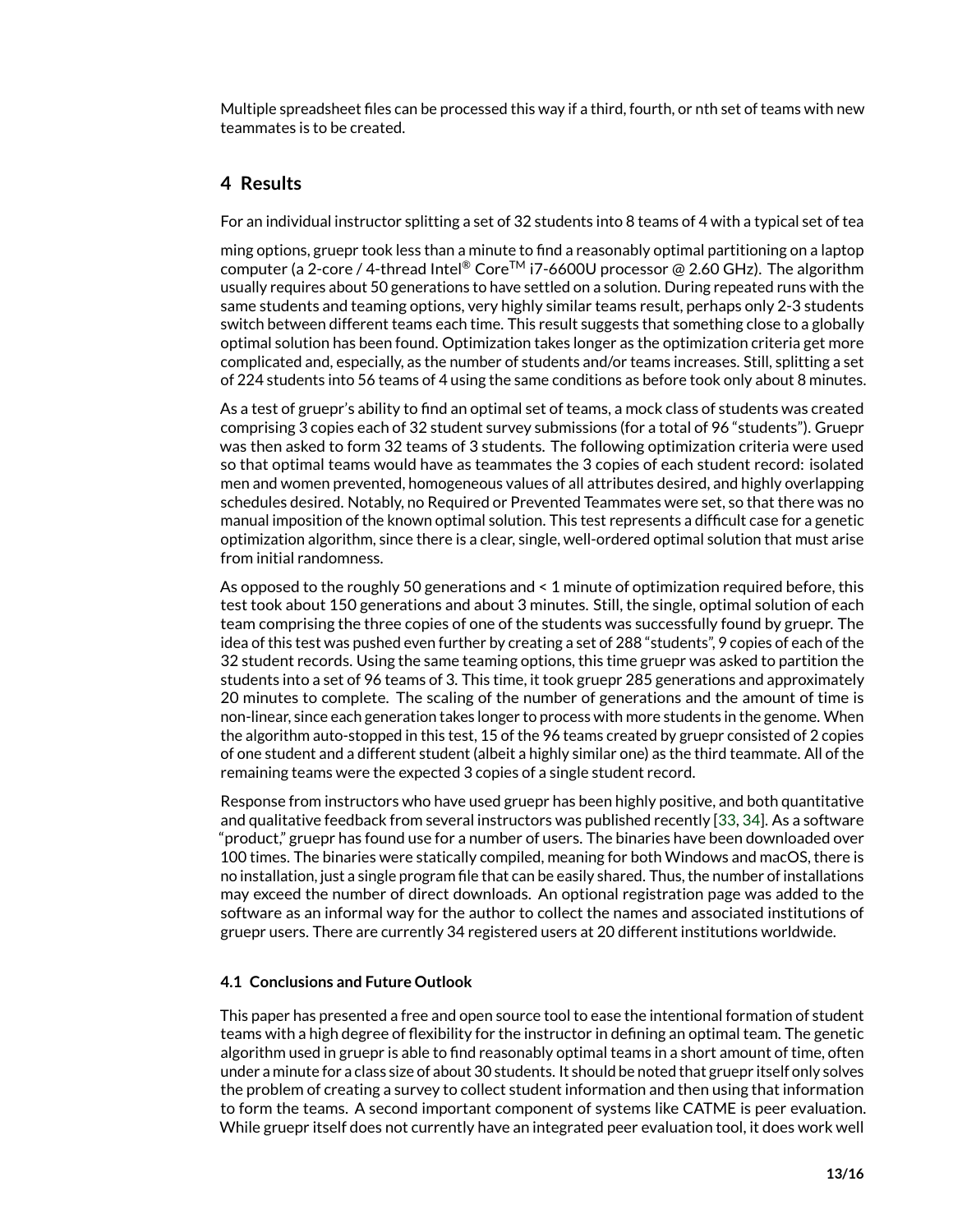with a free and open source peer evaluation system known as TEAMMATES [\[35\]](#page-15-9). This system is, like gruepr, highly flexible, and it is possible to create with it a web-based peer evaluation instrument that very nearly replicates an instructor's current peer evaluation instrument. In fact, the "spreadsheet file" output from gruepr was designed specifically for immediate upload in the TEAMMATES system.

A number of future improvements are planned for gruepr. The community of instructors using gruepr regularly contributes suggestions and requests for improved functionality. For example, attribute questions will soon be expanded to allow the possibility of more than one answer, as in a "check all that apply" response type. A more granular scheduling option will soon be explored, too. For example, allowing the times listed in the schedule grid to be broken into half-hour increments. Finally, better documentation in the form of text and video explanations will be created.

Currently, gruepr uses Google Forms as the only automated way to survey students. Alternative survey instruments are possible, since gruepr only needs a csv file of results to create teams. As described previously, gruepr's SurveyMaker can output text files to help, but much of the administration of an alternate survey instrument is labor for the instructor. In the future, automating to additional survey instruments, such as Qualtrics or SurveyMonkey, will be explored. Of particular interest is integrating gruepr with various learning management systems like Canvas or Blackboard. In these cases, not only will automation of the survey instrument be added but also automatic uploading of the results to the class site. These systems generally have published APIs that allow software tools to download data like class rosters and upload data like surveys and the composition of student groups. Automation of software to work with learning management systems is made easier through the Learning Tools Interoperability (LTI) standard [\[36\]](#page-15-10).

### **References**

- <span id="page-13-0"></span>[1] L. K. Michaelsen, N. Davidson, and C. H. Major, "Team-based learning practices and principles in comparison with cooperative learning and problem-based learning," *Journal on Excellence in College Teaching*, vol. 25, no. 3&4, pp. 57–84, 2014.
- <span id="page-13-1"></span>[2] B. Oakley, R. M. Felder, R. Brent, and I. Elhajj, "Turning student groups into effective teams," *Journal of Student Centered Learning*, vol. 2, no. 1, pp. 9–23, 2004.
- <span id="page-13-4"></span>[3] R. A. Layton, M. L. Loughry, M. W. Ohland, and G. D. Ricco, "Design and validation of a webbased system for assigning members to teams using instructor-specified criteria," *Advances in Engineering Education*, vol. 2, no. 1, pp. 1–28, 2010.
- [4] E. F. Barkley, C. H. Major, and K. P. Cross, "Collaborative learning techniques: A handbook for college faculty." Jossey-Bass, 2014.
- [5] L. K. Michaelson, A. B. Knight, and L. D. Fink, *Team-Based Learning: A Transformative Use of Small Groups in College Teaching*. Sterling, VA, USA: Stylus Publishing, 2004.
- <span id="page-13-2"></span>[6] W. Mckeachie and M. Svinicki, "Mckeachie's teaching tips." Wadsworth, 2014.
- <span id="page-13-3"></span>[7] J. L. Bailey and J. Skvoretz, "The Social-psychological Aspects of Team Formation: New Avenues for Research," *Sociology Compass*, vol. 11, no. 6, pp. e12 487–e12 487, 2017. [Online]. Available: [10.1111/soc4.12487;https://dx.doi.org/10.1111/soc4.12487](10.1111/soc4.12487; https://dx.doi.org/10.1111/soc4.12487)
- [8] S. E. Baroudi, S. N. Khapova, P. G. Jansen, and J. Richardson, "Individual and contextual predictors of team member proactivity: what do we know and where do we go from here?" *Human Resource Management Review*, vol. 29, no. 4, pp. 100 671–100 671, 2019. [Online]. Available: [10.1016/j.hrmr.2018.10.004;https://dx.doi.org/10.1016/j.hrmr.2018.10.004](10.1016/j.hrmr.2018.10.004; https://dx.doi.org/10.1016/j.hrmr.2018.10.004)
- [9] M.-I. Sanchez-Segura, M. Hadzikadic, G.-L. Dugarte-Peña, and F. Medina-Dominguez, "Team Formation Using a Systems Thinking Approach," *Systems Research and Behavioral Science*, vol. 35, no. 4, pp. 369–385, 2018. [Online]. Available: [10.1002/sres.2536;https:](10.1002/sres.2536; https://dx.doi.org/10.1002/sres.2536) [//dx.doi.org/10.1002/sres.2536](10.1002/sres.2536; https://dx.doi.org/10.1002/sres.2536)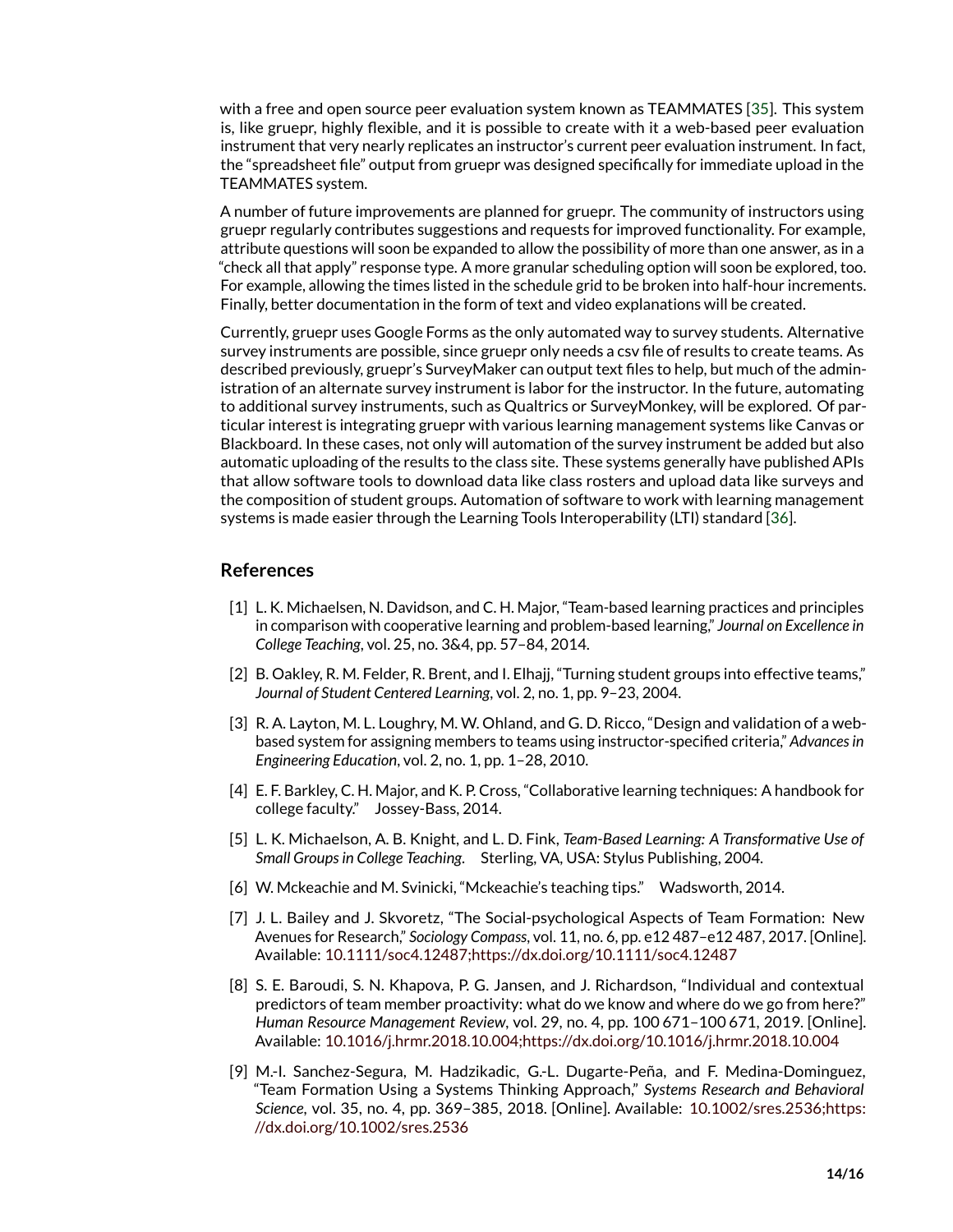- [10] M. Borrego, J. Karlin, L. D. McNair, and K. Beddoes, "Team Effectiveness Theory from Industrial and Organizational Psychology Applied to Engineering Student Project Teams: A Research Review," *Journal of Engineering Education*, vol. 102, no. 4, pp. 472–512, 2013. [Online]. Available: [10.1002/jee.20023;https://dx.doi.org/10.1002/jee.20023](10.1002/jee.20023; https://dx.doi.org/10.1002/jee.20023)
- [11] F. P. Morgeson, M. H. Reider, and M. A. Campion, "Selecting Individuals in Team Settings: The Importance of Social Skills, Personality Characteristics, and Teamwork Knowledge," *Personnel Psychology*, vol. 58, no. 3, pp. 583–611, 2005. [Online]. Available: [10.1111/j.1744-6570.2005.655.x;https://dx.doi.org/10.1111/j.1744-6570.2005.655.x](10.1111/j.1744-6570.2005.655.x; https://dx.doi.org/10.1111/j.1744-6570.2005.655.x)
- <span id="page-14-0"></span>[12] N. Dasgupta, M. M. Scircle, and M. Hunsinger, "Female peers in small work groups enhance women's motivation, verbal participation, and career aspirations in engineering," *Proceedings of the National Academy of Sciences*, vol. 112, no. 16, pp. 4988–4993, 2015. [Online]. Available: [10.1073/pnas.1422822112;https://dx.doi.org/10.1073/pnas.1422822112](10.1073/pnas.1422822112; https://dx.doi.org/10.1073/pnas.1422822112)
- <span id="page-14-1"></span>[13] T. Henry, "Creating effective student groups: an introduction to groupformation.org," in *Proc. of the 44th ACM technical symposium on computer science education (SIGCSE '13)*, 2013, pp. 645–650.
- [14] D. Y. Wang, S. S. J. Lin, and C. T. Sun, "DIANA: A computer-supported heterogeneous grouping system for teachers to conduct successful small learning groups," *Computers in Human Behavior*, vol. 23, no. 4, 1997.
- [15] K. Holmberg, "Formation of student groups with the help of optimisation," *Journal of the Operational Research Society*, vol. 70, no. 9, pp. 1538–1553, 2019. [Online]. Available: [10.1080/01605682.2018.1500429;https://dx.doi.org/10.1080/01605682.2018.1500429](10.1080/01605682.2018.1500429; https://dx.doi.org/10.1080/01605682.2018.1500429)
- <span id="page-14-2"></span>[16] N. Maqtary, A. Mohsen, and K. Bechkoum, "Group formation techniques in computersupported collaborative learning: a systematic literature review," *Technology, Knowledge and Learning*, vol. 24, pp. 169–190, 2019.
- <span id="page-14-3"></span>[17] CATME, "Welcome to CATME - Smarter Teamwork," 2010. [Online]. Available: [https:](https://info.catme.org/) [//info.catme.org/](https://info.catme.org/)
- <span id="page-14-4"></span>[18] R. A. Layton, M. W. Ohland, and H. R. Pomeranz, "Software for student team formation and peer evaluation: CATME incorporates Team-Maker," in *Proc. of the American Society for Engineering Education Annual Conference & Exposition*, 2007.
- <span id="page-14-5"></span>[19] Z. C. Ani, A. Yasin, M. Z. Husin, and Z. A. Hamid, "A method for group formation using genetic algorithm," *International Journal on Computer Science and Engineering*, vol. 2, no. 9, pp. 3060– 3064, 2010.
- <span id="page-14-6"></span>[20] L. E. Agustín-Blas, S. Salcedo-Sanz, E. G. Ortiz-García, A. Portilla-Figueras, and Ángel M. Pérez-Bellido, "A hybrid grouping genetic algorithm for assigning students to preferred laboratory groups," *Expert Systems with Applications*, vol. 36, no. 3, pp. 7234–7241, 2009. [Online]. Available: [10.1016/j.eswa.2008.09.020;https://dx.doi.org/10.1016/j.eswa.2008.09.020](10.1016/j.eswa.2008.09.020; https://dx.doi.org/10.1016/j.eswa.2008.09.020)
- <span id="page-14-7"></span>[21] M. Craig, D. Horton, and F. Pitt, "Forming reasonably optimal groups (FROG)," in *Proc. of the 16th ACM International Conference on Supporting Group Work*, 2010, pp. 141–150.
- <span id="page-14-8"></span>[22] T. R. Henry, "Forming productive student groups using a massively parallel brute-force algorithm," in *Proc. of the World Congress on Engineering and Computer Science*, 2013, pp. 23–25.
- <span id="page-14-9"></span>[23] S. Graf and R. Bekele, "Forming heterogeneous groups for intelligent collaborative learning systems with ant colony optimization," in *8th International Conference on Intelligent Tutoring Systems*, 2006, pp. 217–226.
- <span id="page-14-10"></span>[24] D. Bretthauer, 2001. [Online]. Available: [https://opencommons.uconn.edu/libr\\_pubs/7](https://opencommons.uconn.edu/libr_pubs/7)
- <span id="page-14-11"></span>[25] J. Hertz, "gruepr - wiki," 2021. [Online]. Available: <http://bit.ly/Gruepr>